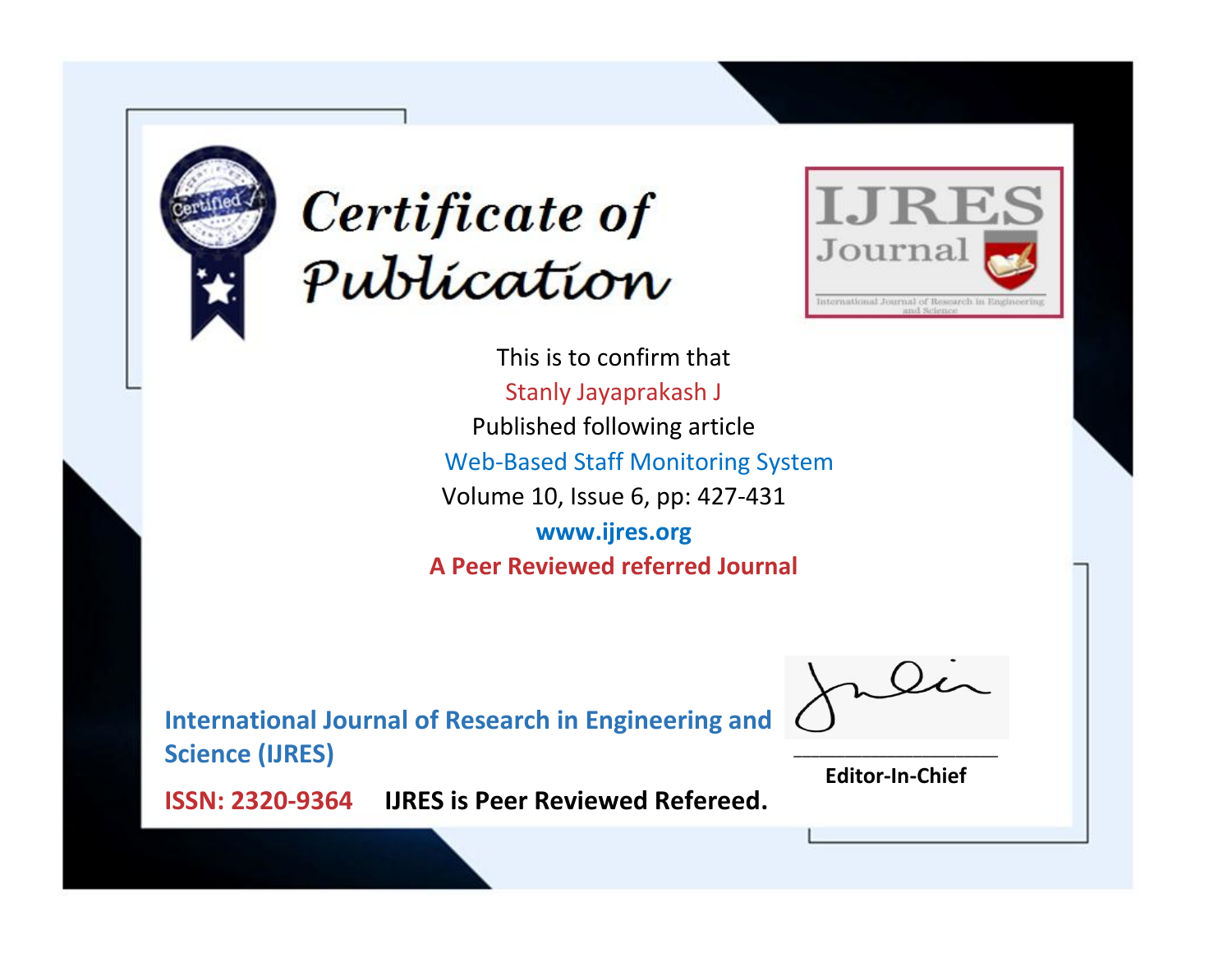



This is to confirm that Balaji P Published following article Web-Based Staff Monitoring System Volume 10, Issue 6, pp: 427-431 **www.ijres.org A Peer Reviewed referred Journal**

**International Journal of Research in Engineering and Science (IJRES)**

\_\_\_\_\_\_\_\_\_\_\_\_\_\_\_\_\_\_\_\_\_\_\_\_ **Editor-In-Chief**

**Journal.**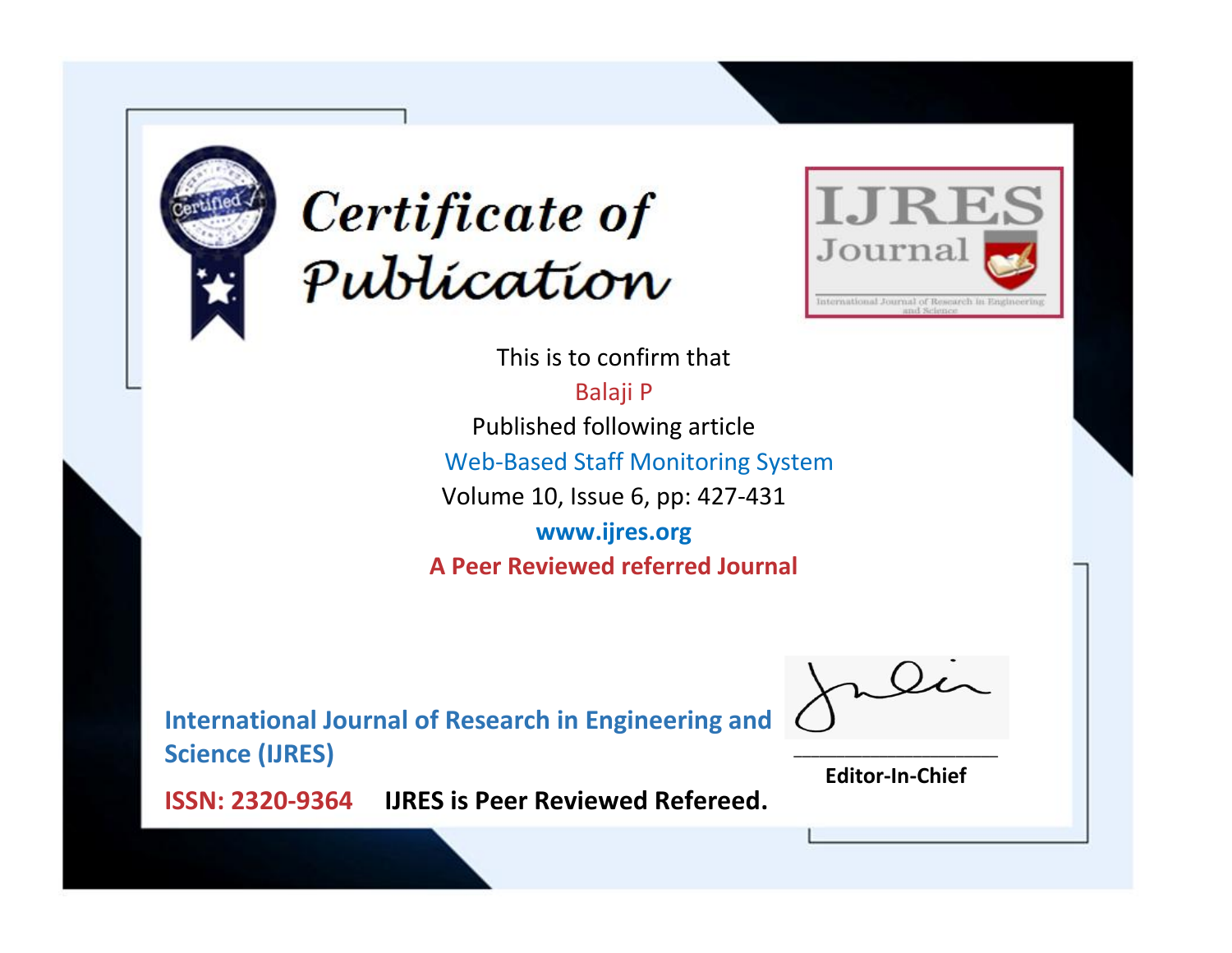



This is to confirm that Manikandan C Published following article Web-Based Staff Monitoring System Volume 10, Issue 6, pp: 427-431 **www.ijres.org A Peer Reviewed referred Journal**

**International Journal of Research in Engineering and Science (IJRES)**

\_\_\_\_\_\_\_\_\_\_\_\_\_\_\_\_\_\_\_\_\_\_\_\_ **Editor-In-Chief**

**Journal.**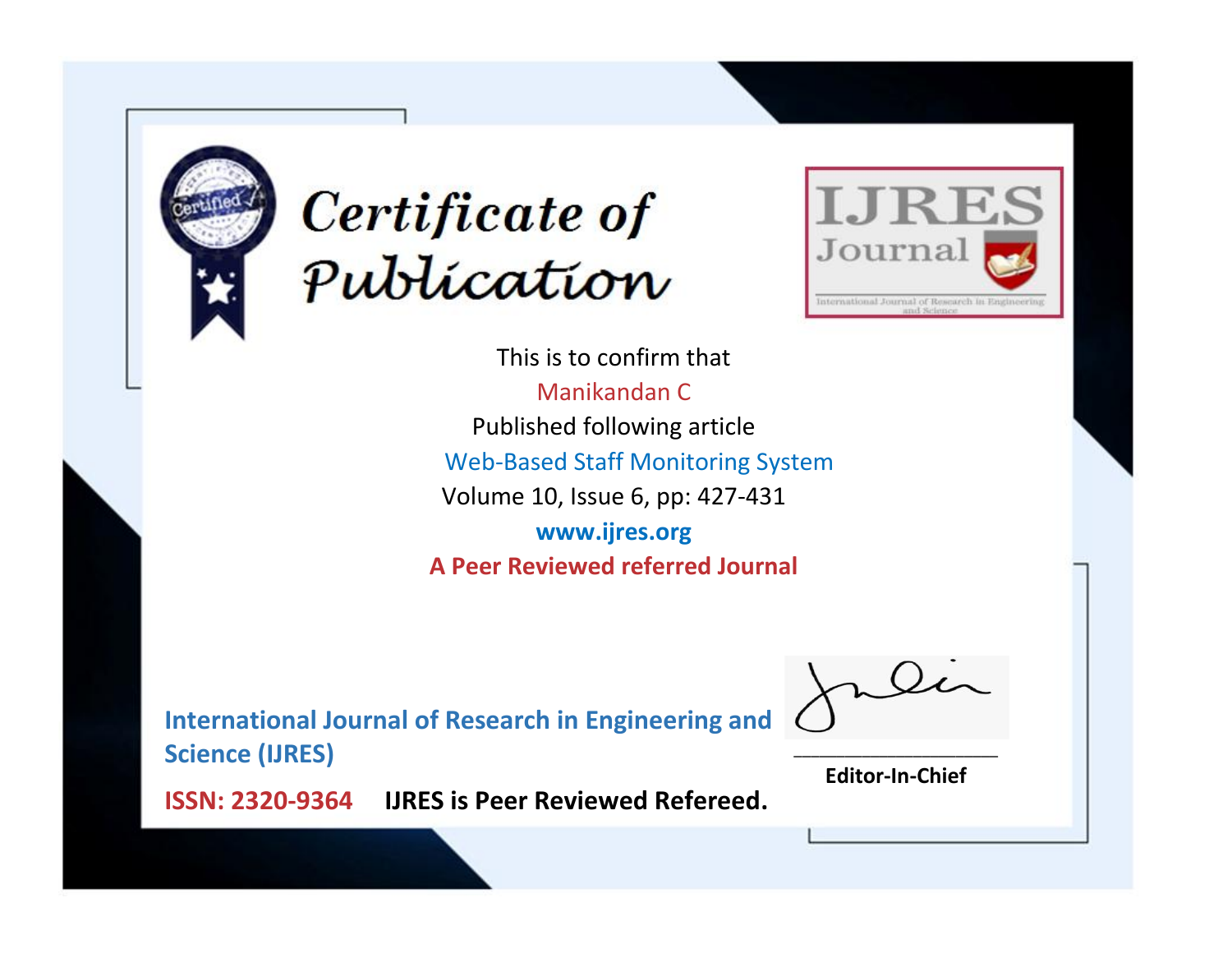



This is to confirm that Chandrasekar D Published following article Web-Based Staff Monitoring System Volume 10, Issue 6, pp: 427-431 **www.ijres.org A Peer Reviewed referred Journal**

**International Journal of Research in Engineering and Science (IJRES)**

\_\_\_\_\_\_\_\_\_\_\_\_\_\_\_\_\_\_\_\_\_\_\_\_ **Editor-In-Chief**

**Journal.**